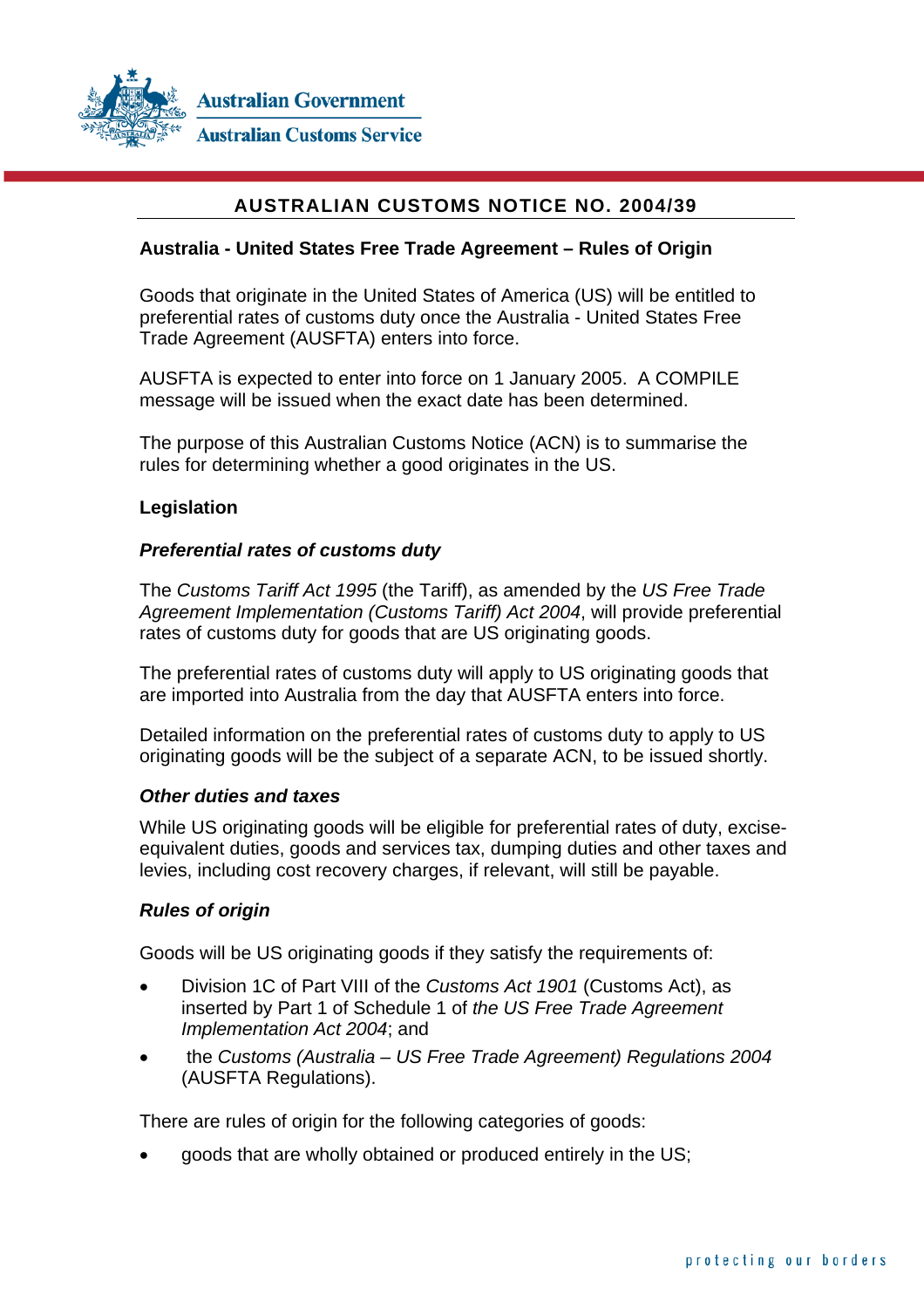- goods that are produced entirely in the US, or in the US and Australia, exclusively from originating materials;
- goods, other than clothing and textiles, produced entirely in the US, or in the US and Australia, from non-originating materials, or a combination of non-originating and originating materials;
- chemicals, plastics or rubber; and
- clothing and textiles produced entirely in the US, or in the US and Australia, from non-originating materials, or a combination of nonoriginating and originating materials.

Detailed information on each category is provided below.

# *1. Goods wholly obtained or produced entirely in the US*

Subdivision B of Division 1C sets out the rules in relation to goods that are wholly obtained or produced entirely in the US.

Subsection 153YB(1) provides that goods are *US originating goods* if they are wholly obtained or produced entirely in the US.

Subsection 153YB(2) provides that goods are wholly obtained or produced entirely in the US if, and only if, the goods are:

- (a) minerals extracted in the US; or
- (b) plants grown in the US, or in the US and Australia, or products obtained from such plants; or
- (c) live animals born and raised in the US, or in the US and Australia, or products obtained from such animals in the US, or in the US and Australia; or
- (d) goods obtained from hunting, trapping, fishing or aquaculture conducted in the US; or
- (e) fish, shellfish or other marine life taken from the sea by ships registered or recorded in the US and flying the flag of the US; or
- (f) goods produced exclusively from goods referred to in paragraph (e) on board factory ships registered or recorded in the US and flying the flag of the US; or
- (g) goods taken from the seabed, or beneath the seabed, outside the territorial waters of the US by the US or by a national of the US, but only if the US has the right to exploit that part of the seabed; or
- (h) goods taken from outer space by the US or by a national of the US; or
- (i) waste and scrap that has been derived from either production in the US or from used goods collected in the US, provided such goods are fit only for the recovery of raw materials; or
- (j) recovered goods derived in the US and used in the US in the production of remanufactured goods; or
- (k) goods produced entirely in the US exclusively from goods referred to in paragraphs (a) to (i) or from their derivatives.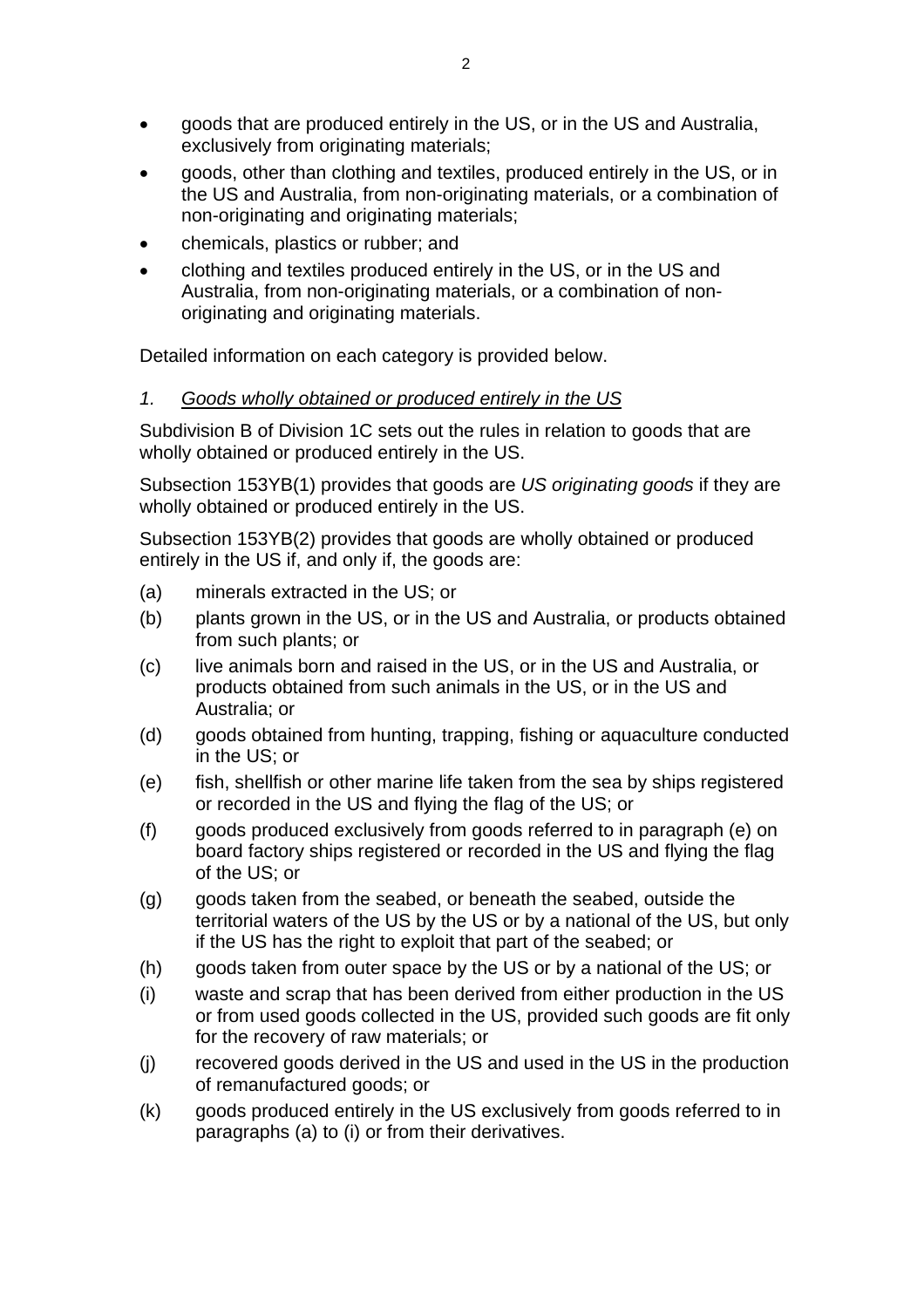### *2. Goods produced entirely in the US, or in the US and Australia, exclusively from originating materials*

Subdivision C of Division 1C sets out the rules in relation to goods that are produced entirely in the US, or in the US and Australia, exclusively from *originating materials*.

Section 153YC provides that goods are *US originating goods* if they are produced entirely in the US, or entirely in the US and Australia, exclusively from originating materials.

*Originating materials* are defined in section 153YA as:

- (a) *US originating goods* used to produce other goods;
- (b) *Australian originating goods* used to produce other goods; and
- (c) *indirect materials*, including those used in the production, testing or inspection of other goods, but that are not physically incorporated in the other goods; or that are used in the operation or maintenance of buildings or equipment associated with the production of other goods.

An *Australian originating good* is a good that is an Australian originating good under a law of the US that implements the AUSFTA.

*3. Goods (other than clothing and textiles) produced entirely in the US, or in the US and Australia, from non-originating materials*

Subdivision D of Division 1C sets out the rules in relation to goods (except clothing and textiles) that are produced entirely in the US, or in the US and Australia, from non-originating materials only, or from non-originating materials and originating materials.

In this Subdivision, section 153YE provides that such goods are *US originating goods* if:

- (a) a tariff classification that is specified in column 2 of the Schedule 1 tariff table applies to the goods; and
- (b) any applicable requirement (see below) specified in column 3 of the Schedule 1 tariff table opposite the tariff classification for the goods is satisfied.

The Schedule 1 tariff table (Schedule 1) is the first schedule to the AUSFTA Regulations. Schedule 1 incorporates product-specific origin requirements relating to change of tariff classification (CTC), regional value content (RVC) and other rules for determining whether a good (other than clothing and textiles) is a *US originating good*.

*The first requirement* is the CTC requirement. This requirement is satisfied if each non-originating material used in the production of the good undergoes the required classification change (*the transformation test*), or the total value of the non-originating materials that do not meet the *transformation test* does not exceed 10% of the customs value of the good (*de minimis*).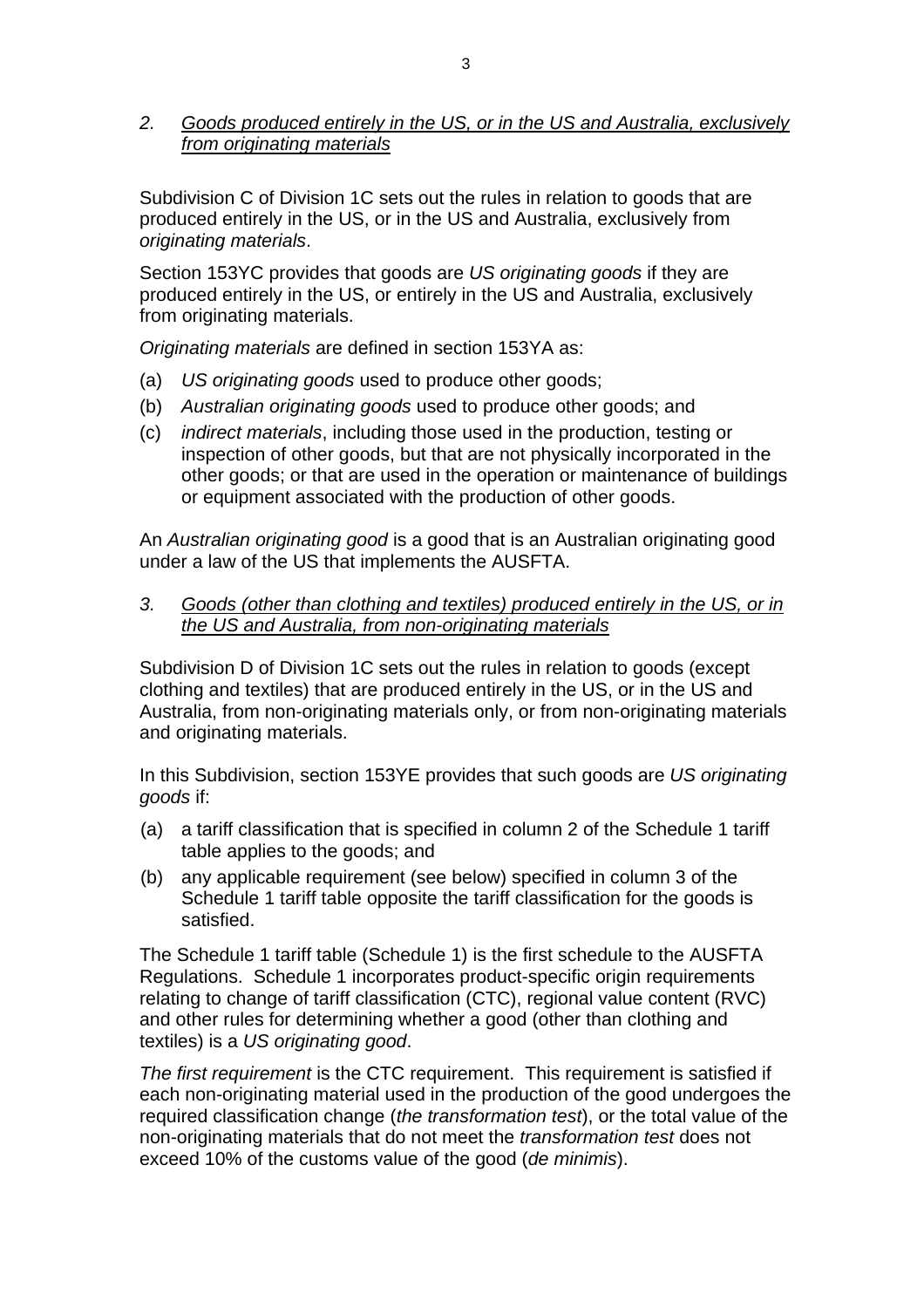The *transformation test* applies only to non-originating materials, and generally requires that the classification, under the Harmonized System, of a nonoriginating material is different from the classification of the good produced from that non-originating material.

*De minimis* does not, however, apply to those non-originating materials prescribed in the AUSFTA Regulations. Those non-originating materials will need to satisfy the CTC requirement even if they contribute 10% or less of the customs value of the good.

*The second requirement* is the RVC requirement. In respect of goods in Schedule 1, approximately one-sixth of those goods may also be required to satisfy the RVC requirement. The requirement is, in most cases, either 35% based on the build-up method or 45% based on the build-down method. In respect of some automotive goods, the requirement is 50% based on the net cost method.

The calculations for each of these methods are included at Part 2 and Part 3 of the AUSFTA Regulations. This requirement is satisfied if the required percentage is met.

Subregulation 2.2 (1) sets out the build-down method as the following formula:

$$
RVC = \frac{AV - VNM}{AV} \times 100
$$

Subregulation 2.3 (1) sets out the build-up method as the following formula:

$$
RVC = \frac{VOM}{AV} \times 100
$$

Subregulation 3.3 (1) sets out the net cost method as the following formula:

$$
RVC = \frac{NC - VNM}{NC} \times 100
$$

AV is the *adjusted value*, which is the customs value of the good, worked out under Division 2 of Part VIII of the Customs Act.

VNM is the *value of non-originating materials* that are acquired and used in the production of the good.

VOM is the *value of originating materials* that are acquired, or self-produced, and used in the production of the good.

NC is the net cost as worked out using AUSFTA Regulations 3.3, 3.4 and 3.5. The net cost method is applicable to goods that are automotive components or motor vehicles as defined in AUSFTA Regulation 3.1.

Part 4 of the AUSFTA Regulations outlines how VNM and VOM are to be calculated.

*The third requirement* is that the good satisfies any other requirement that is specified, or referred to, in Schedule 1 for that good.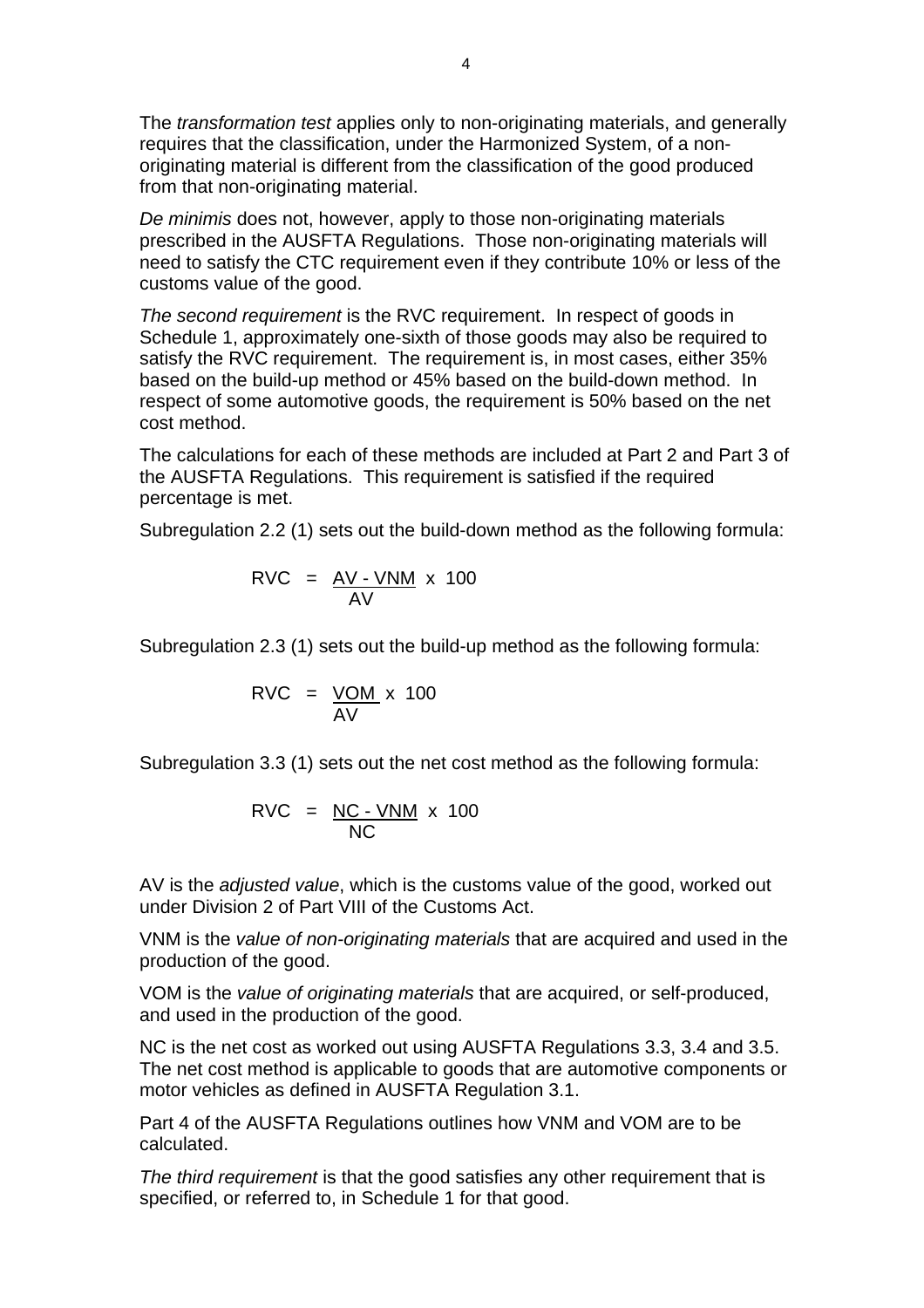*4. Goods that are chemicals, plastics or rubber*

Section 153YF provides special rules that determine that a good which is classified within Chapters 28 to 40 (chemicals, plastics or rubber) of the Harmonized System can become a *US originating good* without having to fulfil the requirements of section 153YE.

These special rules are termed "process rules" as they require the materials to undergo a certain process to obtain US origin.

A good is a *US originating good* if:

- (a) a tariff classification that is specified in column 2 of Schedule 1 applies to the goods; and
- (b) before the tariff classifications in column 2 of that table in relation to Chapter 28 or 39 of the Harmonized System, the AUSFTA Regulations specify particular rules in column 3 of that table; and
- (c) those rules apply in relation to the tariff classification for the goods; and
- (d) the goods satisfy those rules.

### *5. Goods that are clothing and textiles produced entirely in the US, or in the US and Australia, from non-originating materials*

Subdivision E of Division 1C relates to clothing and textiles. In this Subdivision, section 153YH sets out the rules in relation to a good that is produced entirely in the US, or in the US and Australia, from non-originating materials only, or from non-originating materials and originating materials. Such a good is a *US originating good* if:

- (a) a tariff classification that is specified in column 2 of the Schedule 2 tariff table applies to the good; and
- (b) any applicable requirement specified in column 3 of the Schedule 2 tariff table opposite the tariff classification for the good is satisfied.

The Schedule 2 tariff table is Schedule 2 to the AUSFTA Regulations (Schedule 2). Schedule 2 incorporates the product-specific rules for determining whether clothing and textiles are *US originating goods*.

The *first requirement* is the CTC requirement. This requirement is satisfied if each non-originating material used in the production of the good undergoes the required classification change (*the transformation test*), or the total weight of all the non-originating fibres or yarns does not exceed 7% of the total weight of the component that determines the tariff classification of the good being produced (*de minimis*).

*The second requirement* is that the good satisfies any other requirement that is specified, or referred to, in Schedule 2 for that good. Section 153YI provides special rules that are relevant to goods that are classified to Chapter 62 of the Harmonized System.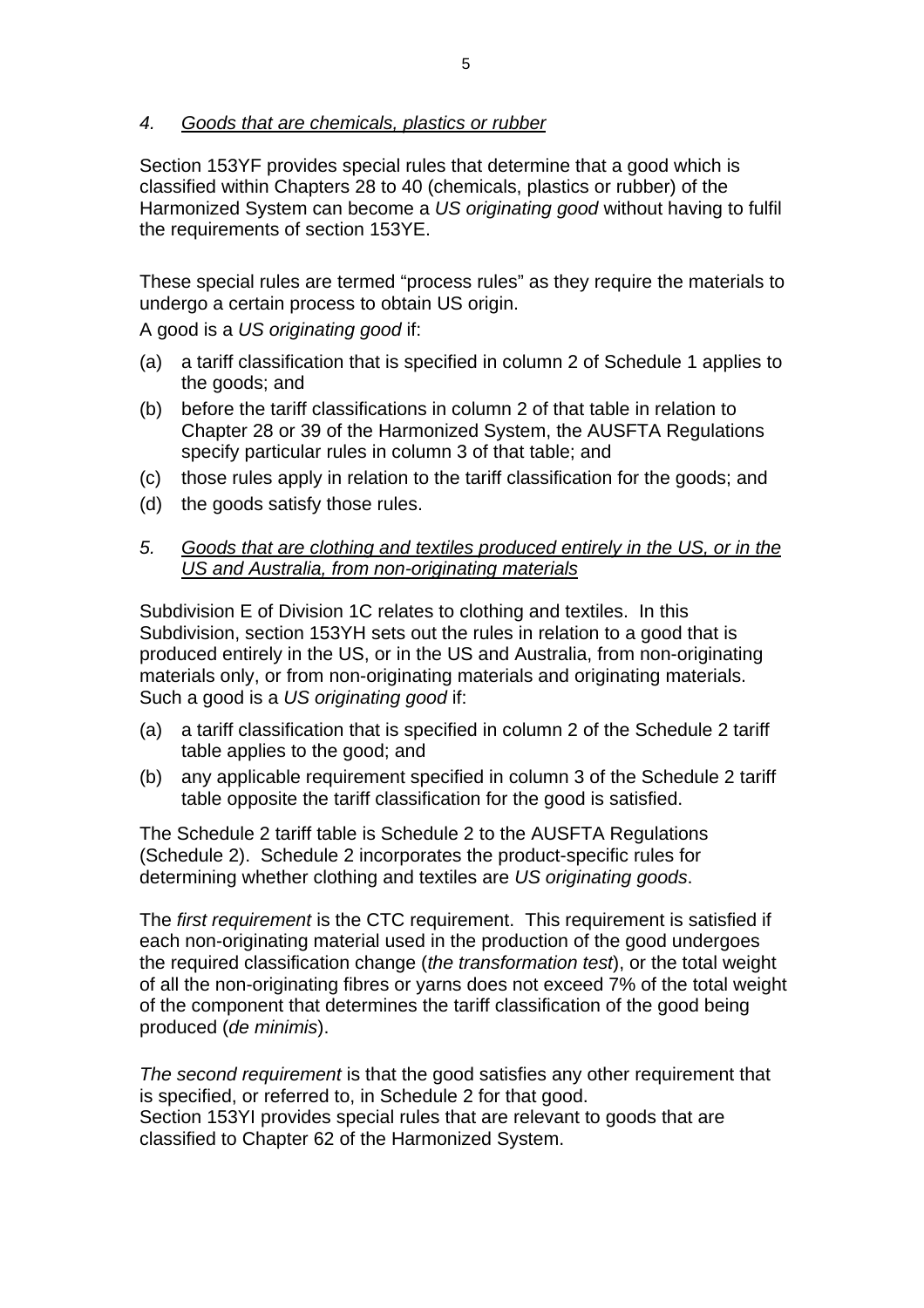Those goods are *US originating goods* if either:

- a) the goods satisfy Chapter Rule 2 for Chapter 62 that is set out in Schedule 2; or
- b) in the case of goods classified to subheading 6205.20 or 6205.30 of Chapter 62 of the Harmonized System—the goods satisfy the subheading rule for that subheading that is set out in Schedule 2.

Clothing and textiles put up in a set for retail sale and classified in accordance with Rule 3 of the Interpretation Rules of the Tariff are *US originating goods* if all of the goods in the set are *US originating goods,* or if the total value of the non-originating goods in the set does not exceed 10% of the customs value of the set of goods. Part 4 of the AUSFTA Regulations prescribes how the value of each individual clothing or textile good put up in the set is to be determined.

### *Other legislative provisions*

### *1. Standard accessories, spare parts and tools*

Where a good (underlying good) is imported into Australia together with standard accessories, standard spare parts or standard tools, section 153YJ will allow those accessories, spare parts or tools to be *US originating goods* if:

- (a) the underlying good is a *US originating good*; and
- (b) the accessories, spare parts or tools are not invoiced separately from the underlying good; and
- (c) the quantities and the value of the accessories, spare parts or tools are usual for the underlying good.

Where the underlying good must satisfy a RVC requirement to be a *US originating good*, the value of the accessories, spare parts and tools must be taken into account when satisfying that requirement. Part 4 of the AUSFTA Regulations prescribes how the value of the accessories, spare parts and tools is to be determined.

### *2. Packaging materials and containers*

Where a good is packaged for retail sale in packaging material or a container, and the packaging material or container is classified with the good in accordance with Rule 5 of the Interpretation Rules of the Tariff, subsection 153YK(1) provides for the packaging material or container to be disregarded when determining origin.

Where the good must satisfy a RVC requirement to be a *US originating good*, the value of the packaging material or container must be taken into account in satisfying that requirement. Part 4 of the AUSFTA Regulations prescribes how the value of the packaging material or container is to be determined.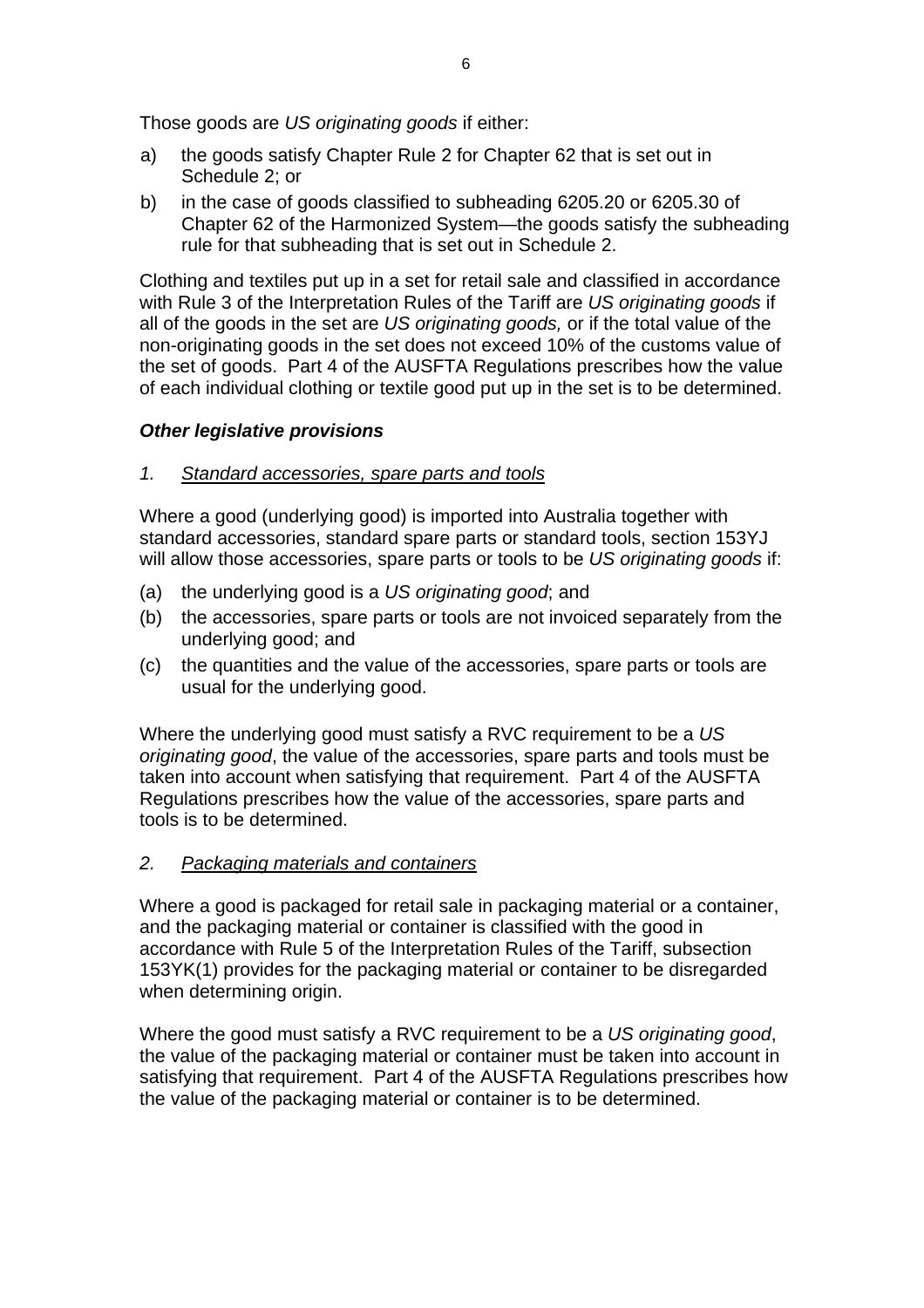# *3. Consignment rule*

In addition to the rules specified above, to be a *US originating good*, a good must have been:

- (a) transported directly to Australia from the US; or
- (b) transported through another country or place, provided the good does not in that country or place undergo operations other than packing, packaging, unloading, reloading or operations to preserve it in good condition or any other operation that is necessary for the good to be transported to Australia.

# **Administration**

# *(i) Certificates of origin*

A certificate of origin is not required to support a claim for a US preferential rate of duty. A good should be entered as a *US originating good* only if the importer possesses information, or has the knowledge, that the good qualifies as a *US originating good*.

The supporting information will need to be provided to the Australian Customs Service (Customs), upon request. A request for information to support a claim of eligibility for a US preferential duty rate may occur at the time of entry or at a time after the good has been delivered into home consumption.

# *(ii) Import entry requirements*

Before claiming preference, importers should take reasonable care to ensure that their goods meet the relevant rule of origin and the consignment rule.

When claiming a preferential rate of customs duty for a good that is a *US originating good* under Division 1C, the preference code "U" must be input in the preference indicator field on the import entry.

Where preference is claimed and Customs finds that the imported goods do not meet the relevant rule of origin and the consignment rule, Customs will demand the duty short-paid and may impose penalties. Additional action may be taken where fraud is indicated.

Where a good is produced in the US but does not meet the AUSFTA rules of origin, "X" will need to be entered in the preference indicator field on the import entry.

# *(iv) Origin Advice Service*

AUSFTA allows for Australian importers, US exporters and US producers of goods to obtain advance rulings from Customs regarding future importations of goods into Australia.